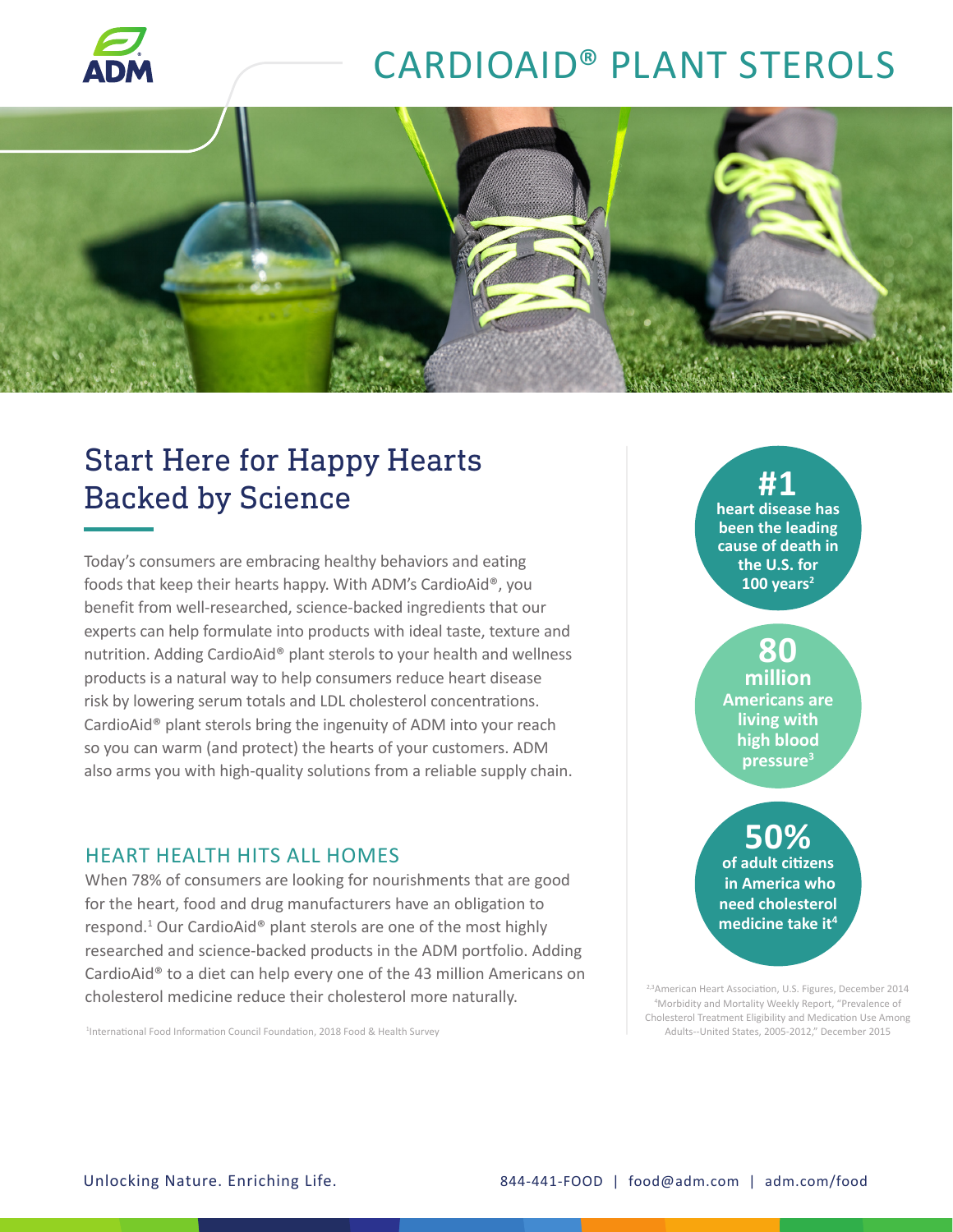

### Science-Backed Ways to Reduce Heart Disease

The FDA recognizes a daily total intake of at least 0.8g of plant sterols as part of a diet low in saturated fat and cholesterol may help reduce the risk of heart disease.5 ADM meets the recommendation and more. CardioAid® plant sterols are backed by science-based resources, supported by ADM's high-quality and reliable supply chain, dependable customer service, and expertise in nutrition and functionality. Plus, they are clean label, gluten free, and naturally sourced—with minimal impact on taste profiles.



### **DIETARY SYNERGIES OF CARDIOAID®**

Even patients on cholesterol-lowering medication can see a significant additional improvement

#### **START A REVOLUTION**

CardioAid® plant sterols allow you to fast track the development of innovative brand and product offerings. In fact, it's easy to incorporate CardioAid® into your winning formulations with ADM. Our experts can help partner with you to develop a holistic formulation that consumers will love. Leveraging the capabilities within our application labs, we can ensure that our solutions will scale up effectively and efficiently. Tap into ADM's expertise to eclipse the threshold of industry-standard heart health benefits. The opportunities are endless and can bring meaningful benefits to your food and beverage solutions. Explore how CardioAid® plant sterols applications and benefits could work for you.

5 FDA, Code of Federal Regulations, Sec. 101.83 Health claims: plant sterol/stanol esters and risk of coronary heart disease (CHD), April 2019